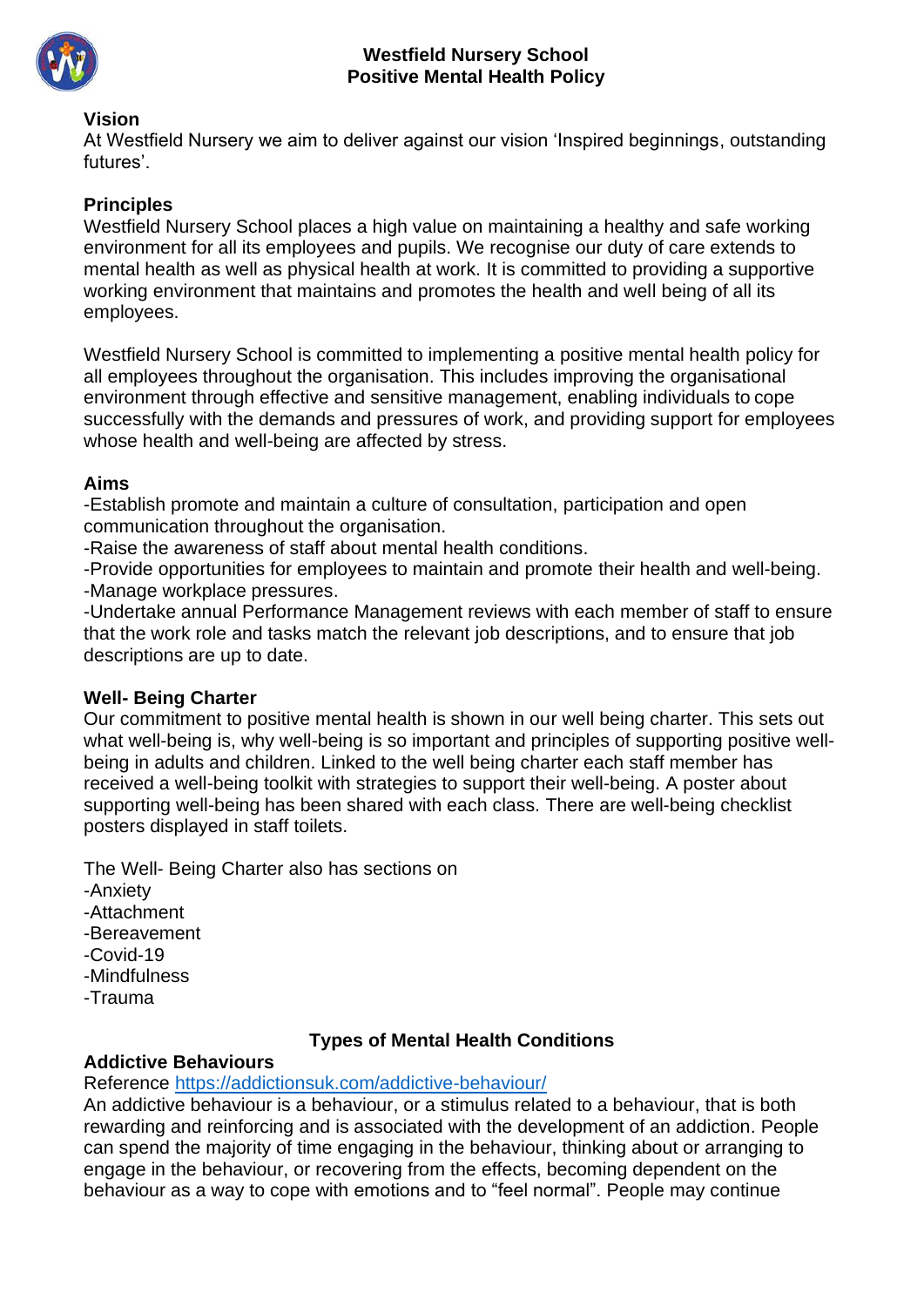despite physical and/or mental harm; neglecting work, school, or family to engage in the behaviour more often. People may also minimise or hide the extent of the problem.

# **Anticipatory Anxiousness**

Reference<https://www.healthline.com/health/anticipatory-anxiety>

Anticipatory anxiety describes fear and worry around bad things that *could* happen. It can happen in a lot of different contexts, but it commonly focuses on things you can't predict or control.

# **Anxiety Disorders**

Reference<https://www.nhs.uk/conditions/generalised-anxiety-disorder/>

Anxiety is a feeling of unease, such as worry or fear, that can be mild or severe. Everyone has feelings of anxiety at some point in their life. E.g. in relation to a medical test or job interview. During times like these, feeling anxious can be perfectly normal. But some people find it hard to control their worries. Their feelings of anxiety are more constant and can often affect their daily lives.

Anxiety is the main symptom of several conditions, including:

[-panic disorder](https://www.nhs.uk/conditions/panic-disorder/)

[-phobias](https://www.nhs.uk/conditions/phobias/)

[-post-traumatic stress disorder \(PTSD\)](https://www.nhs.uk/conditions/post-traumatic-stress-disorder-ptsd/)

[-social anxiety disorder \(social phobia\)](https://www.nhs.uk/conditions/social-anxiety/)

-generalized anxiety disorder (GAD).

# **Bi-polar**

Reference<https://www.nhs.uk/Conditions/Bipolar-disorder/> People with bipolar disorder have episodes of: -depression – feeling very low and lethargic -mania – feeling very high and overactive

# **Body Dysmorphic Disorder (BDD)**

Reference<https://www.nhs.uk/conditions/body-dysmorphia/>

Body dysmorphic disorder (BDD), or body dysmorphia, where a person spends a lot of time worrying about flaws in their appearance, these flaws are often unnoticeable to others.

# **Borderline Personality Disorder (BPD)**

Reference<https://www.nhs.uk/Conditions/borderline-personality-disorder/>

Borderline personality disorder (BPD) is a disorder of mood and how a person interacts with others**.** A sufferer will differ significantly from an average person in terms of how he or she thinks, perceives, feels or relates to others.

# **Depression**

Reference<https://www.nhs.uk/conditions/clinical-depression/>

Most people go through periods of feeling down, but when you're depressed you feel persistently sad for weeks or months, rather than just a few days. Symptoms vary widely for example lasting feelings of unhappiness and hopelessness, to losing interest in the things you used to enjoy and feeling very tearful.

# **Eating Disorders**

Reference<https://www.nhs.uk/conditions/eating-disorders/>

An eating disorder is when you have an unhealthy attitude to food, which can take over your life and make you ill. It can involve eating too much or too little or becoming obsessed with your weight and body shape.

# **Stress**

Reference<https://www.nhs.uk/conditions/stress-anxiety-depression/understanding-stress/>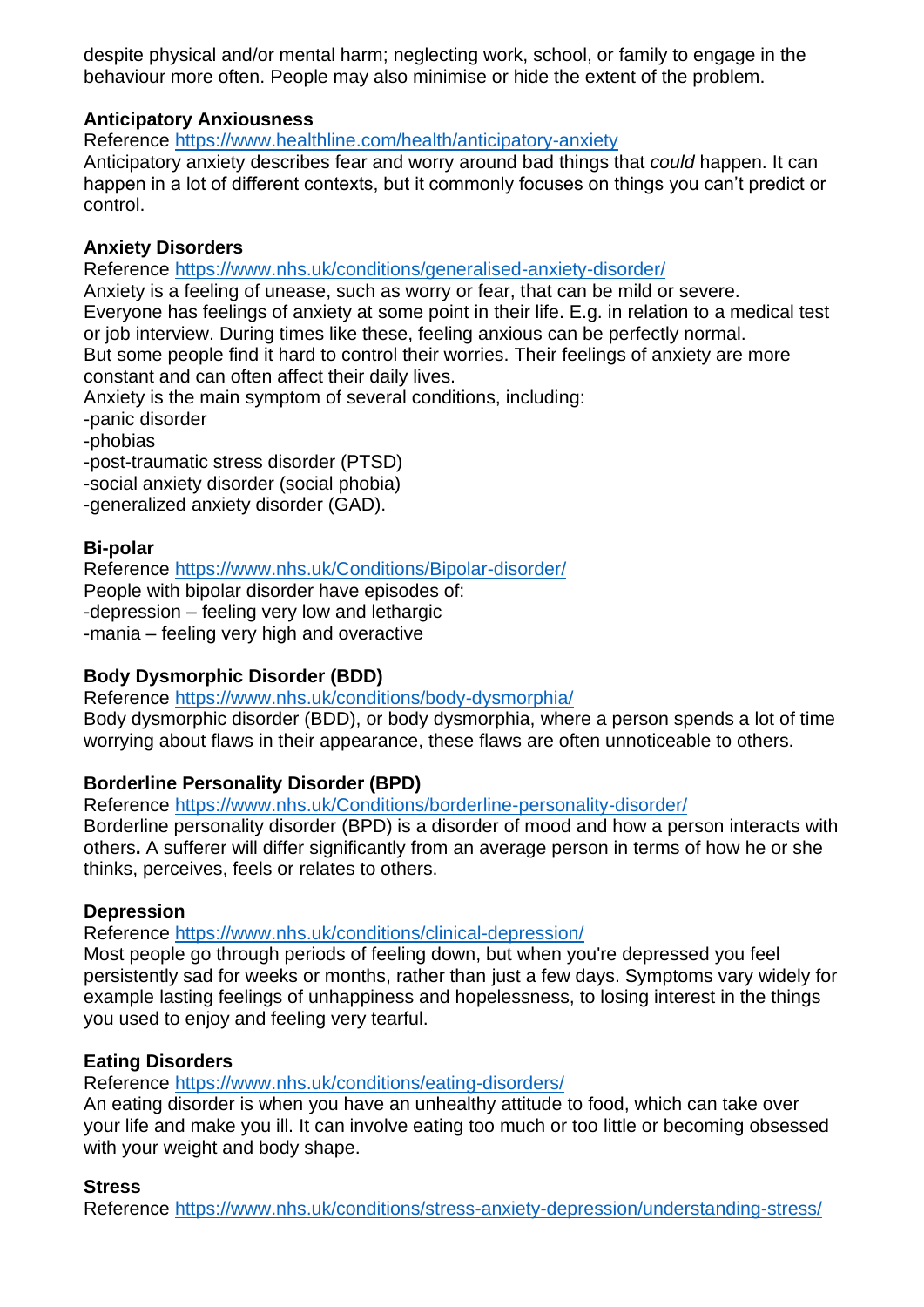The Health and Safety Executive has defined stress as 'the reaction people have to excessive pressures or other types of demand placed on them. It arises when they worry, they can no longer cope'. (1999) *(Annual Report HSE 1999)*

In its positive manifestation stress can act as a motivational and enabling force, in its negative format however stress becomes harmful and disabling and therefore a potential cause of physical and mental illness.

Pressures can arise from an individual's personal life as well as from work and people vary in their capacity and ability to cope with different types of pressure. Some individuals will recognise that their health is affected and will seek help; others will not recognise or acknowledge that they are stressed although it may be apparent to their Headteacher and/ or work colleagues. Although stress is not an illness, there is evidence that stress can lead to mental and physical ill health.

It is in the interests of all to recognise the possible signs of stress. These may be: -Persistent or recurrent moods .... anger, irritability, detachment, worry, depression, guilt, and sadness.

-Physical sensations/effects .... aches and pains, raised heart rate, increased sweating, dizziness, blurred vision, skin or sleep disorders.

-Changed behaviours .... difficulty concentrating or remembering things, unable to switch off, loss of creativity, making more errors, double checking everything, increasing use of substances.

-When stress is experienced over long periods other signs can develop, for example, high blood pressure, heart disease, ulcers, anxiety, long-term depression.

-Poor work performance .... less output, lower quality, poor decision making.

-Relationships at work .... conflict between colleagues, poor relationships with children/parents.

-Staff attitude and behaviour .... loss of motivation or commitment, poor timekeeping.

# **Strategies for dealing with aspects of poor mental health**

**Nursery** 

We will

-Encourage staff to use the well-being charter and toolkit as a point of reference -Listen to staff if they want to talk

-Signpost to support services e.g. Bedfordshire's well-being service

<https://bedfordshirewellbeingservice.nhs.uk/>

-Act with sensitivity

-Provide information on the policy and where possible help individuals to overcome their problems before job performance is affected

-Incorporate well-being time into staff development e.g. well-being session on INSET day -Arrange staff/ team events e.g. quiz, meal

-Support staff training e.g. 'Well-being for Education' by DfE

# **Employees**

-All individuals should recognise the importance of training and development as a means of developing competence and well-being in the job

-Individuals should take an active part in determining their own training needs in conjunction with the person responsible for their performance management

-If individuals believe that they are suffering from any mental ill-health they may wish to talk to a senior staff member

-Individuals should seek support from their GP and/ or a professional body e.g. self-refer to the well-being service